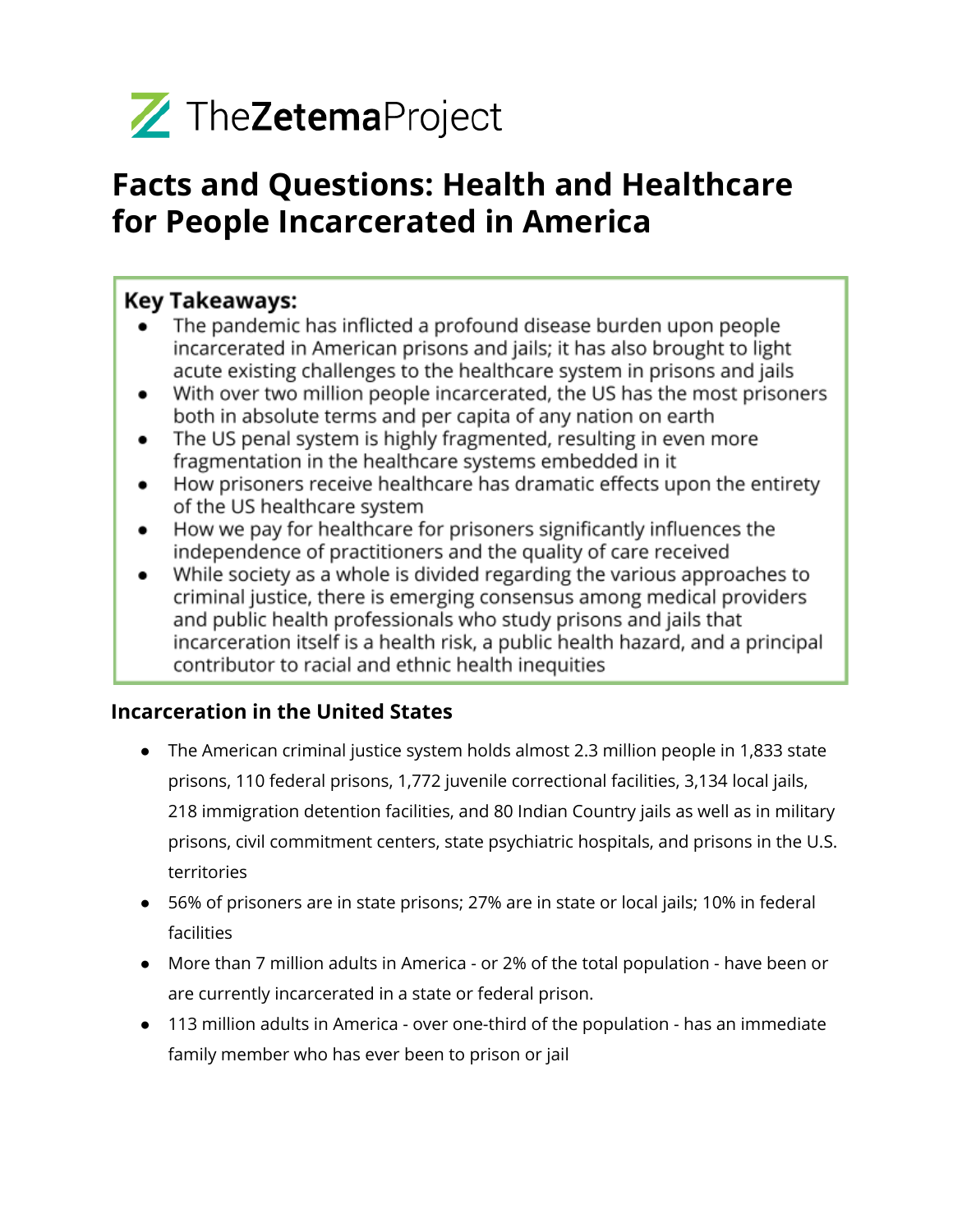

● Adjusting for population, African-Americans are more than five times as likely to be incarcerated than whites; Latinos more than twice as likely

## **COVID-19 and Incarceration**

- There have been at least 391,782 cases of COVID-19 reported among prisoners, representing 17% of the incarcerated population, compared with 9% of the general population
- Three states, South Dakota, Arkansas, and Kansas, report that more than 40% of their prison populations have been infected
- The COVID-19 death rate in prison is more than twice that of the general population after adjusting for the age, sex, and race/ethnicity of incarcerated individuals
- Prison outbreaks spread into neighboring communities. Researchers at the Prison Policy Initiative estimate that mass incarceration was linked to an additional 566,804 cases - or roughly 13% of all new American cases - for the four-month period from May 1 to August 1, 2020.

#### **The Prison Health System**

- Beginning in the 1970s, a series of federal court decisions established a legal basis under which state correctional authorities are constitutionally obliged by the Eighth Amendment to provide prisoners with "reasonably adequate" healthcare. Care must be at "a level reasonably commensurate with modern medical science and of a quality acceptable within prudent professional standards" and "designed to meet routine and emergency medical, dental, and psychological or psychiatric care."
- States vary in the way they provide care within their prisons:
	- In 17 states, the majority of healthcare services is directly provided by department of corrections staff
	- 20 states outsource most healthcare service delivery to private vendors contracted by the state
	- 8 states have a "hybrid model" where both state staff and contractors are used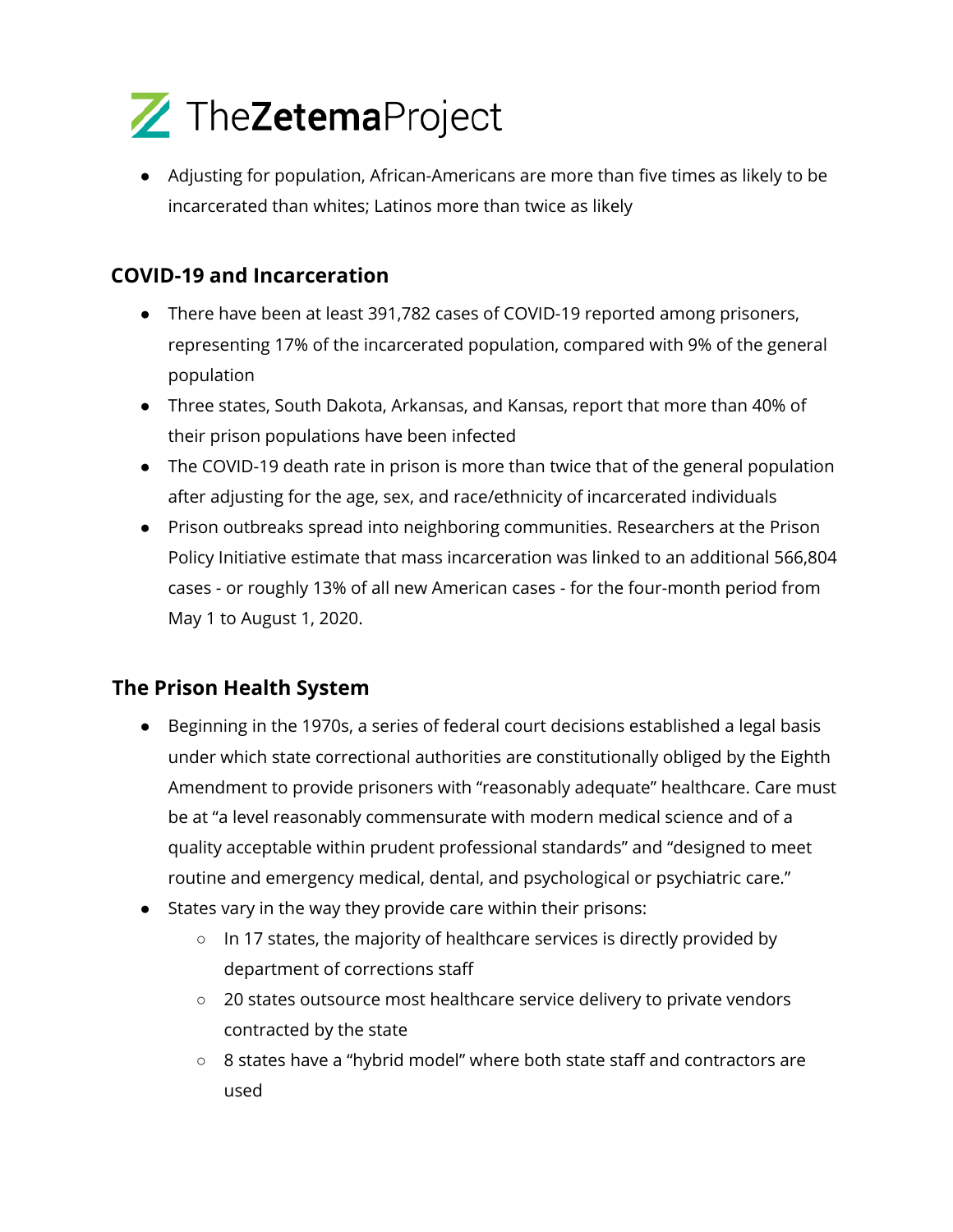

- 4 states pair their corrections department with a state medical school or affiliated organization
- Departments of correction collectively spent \$8.1 billion on prison healthcare services (2015 data). Healthcare spending per inmate varies dramatically by state, from \$2,173 in Louisiana to \$19,796 in California. This variation reflects differences in staffing ratios, but is not necessarily correlated with quality of care.

## **The Jail Health System**

- Jails, with their higher churn rate than prisons, have unique healthcare challenges
- There are currently about 700,000 people in 3,000 jails in the US, most managed by sheriffs and county offices
- Jail turnover is particularly high because the majority of people (≈75%) in jails have not been convicted
- Nearly half the people held in jails suffer from some kind of mental illness, and more than a quarter have a severe condition, such as bipolar disorder.
- Approximately two-thirds of sentenced jail inmates suffer from drug addiction or dependency

# **Discussion Questions**

- How has health and healthcare changed within prisons since the beginning of the COVID-19 pandemic?
- What has been the response to COVID? What has gone well? What has failed?
- Looking deeper than COVID, what does the "typical" healthcare system look like for people incarcerated in the US? How much variation is there from system to system?
- What are the experiences of the prison and jail healthcare system like for the patients? For the providers? For administrators?
- How does what happens within a prison health system impact external healthcare systems?
- What should healthcare leaders less familiar with the prison healthcare system know about health inside prisons and jails, and why should they know it?